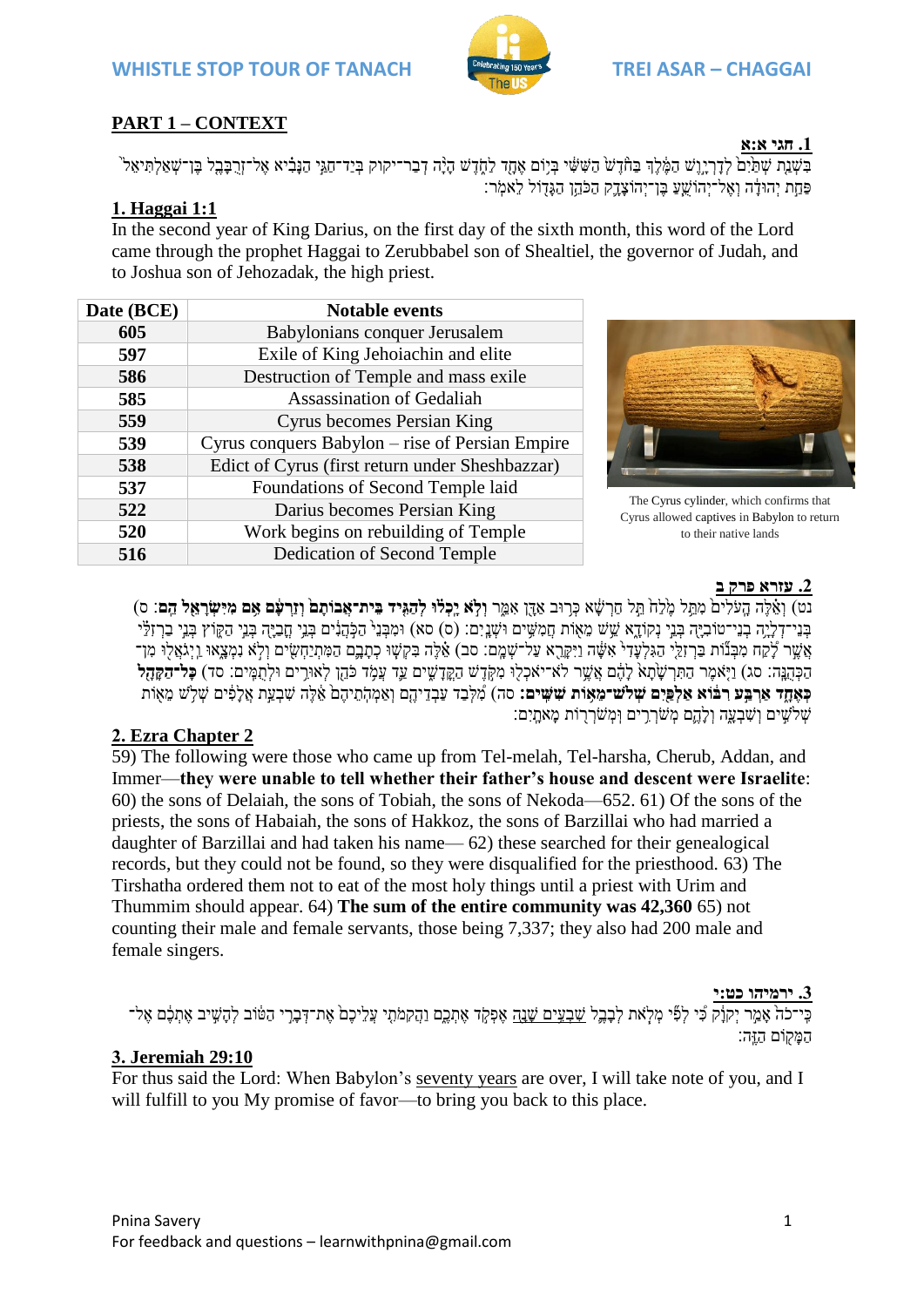

# **PART 2 – CONTENT**

|                | Chapter   | $1st$ Ellul <sup>*</sup> | Rebuke      | Call to rebuild the Temple $(v.2-11)$ and the response of the   |
|----------------|-----------|--------------------------|-------------|-----------------------------------------------------------------|
|                | $1:1-15$  |                          |             | people $(v.12-15)$                                              |
| $\overline{2}$ | Chapter   | $21st$ Tishrei           | Consolation | Encouragement of the people in relation to future of the Temple |
|                | $2:1-9$   |                          |             | and connection to God                                           |
| 3              | Chapter   | $24th$ Kislev            | Rebuke      | Against the participation of the Shomronim in the building of   |
|                | $2:10-19$ |                          |             | the Temple                                                      |
| 4              | Chapter   | $24th$ Kislev            | Consolation | Consolation – Zerubavel will be God's chosen leader             |
|                | $2:20-23$ |                          |             |                                                                 |
|                |           |                          |             |                                                                 |

\*All dates are from the second year of King Darius, 520 BCE

# **PART 3 – CONCEPTS**

### **.4 חגי פרק א**

ב) כָּה אֲמֵר יקוק צְבָאוֹת לֵאמֶר הַעֲם הָזֶה אֲמְרֹוּ לְא עֲת־בֵּא עֲת־בֵּית יקוק לְהָבַּנִוֹת: (פ)

ג) וַיְהָיֹ דְּבַר־יקוק בְּיַד־חַגֵּי הַנִּבְיא לָאמֹר: ד) הַעֵּת לִכָם אַתֶּם לֹשֶׁבֶת בִּתֵּיכֵם סְפוּנֵים וְהַבֵּיִת הַזֶּה חִרֶב׃ ה) וְעַתֶּה כִּה אָמַר יקוק צְבָאָוֹת שֵׂימוּ לְבַבְבֵם עַל־דַרְכֵיכֶם: ו) זְרַעָּהֶם הַרְבָּה וְהָבֵא מְעָ֫ט אָכְוֹל וְאֵין־לְשַׁבְעַה שַׁתְּוֹ וְאֵין־לְשַׁכְרָה לַבְוֹש וְאֵין־לָהָם לַוֹ וְהָמְּשָׂתַּבֶּר מְּשָׂתַּבֵּ֑ר אֱל־צָרִוֹר נַקְוּב׃ (פ)

ז) כִּה אֲמַר יקוק צִבַאָוֹת <u>שֵׂימוּ לְבַבְבֵם עַל־דַרְכִיכֶם</u>: ח) עֲלִוּ הָהֶָר וַהֲבֵאתֶם עֵאָ וּבְנִוּ הַבָּיֶת וְאֶרְצֶה־בָּוֹ ואכבד [וְאֶכְּבְדֶה] אָמַר יקוק: ט) פָּנָה אֶל־הַרְבֵּה וְהִגֵּה לִמְעָּׂט וַהֲבֵאתֶם הַבַּיָת וְנָפַחְתִּי בֶוֹ יַעֲן מֶ֫ה נְאֲםׂ יקוק צְבָאוֹת יַעַן בֵיתִי אֲשֶר־הָוּא חָרֵּב נְאַתֶּם רָצִים אִישׁ לְבֵיתְוֹ: י) עַל־כֵּן עֲלֵיכֶם כָּלְאָוּ שָׁמַיִם מִמֶל וְהָאָרֶץ כָּלְאֶה יְבוּלֶה: יא) וָאֶקְרָ֫א חוֹרָב עַל־הָאָרֶץ וְעַל־הֶהָרִים וְעַל־הַדָּגָן וְעַל־הַתִּירוֹשׁ וְעַל־הַיִּצְתָׂר וְעַל אֲשֶׁר תּוֹצִיא הָאֲדָמֶה וְעַל־הַגְּהָמֶה וְעַל כָּל־יִגְיעַ כַּפֵּיִם: )ס(

יב) וַיִּשְׁמֵע זַרְבַּבֵל | בֵּו־שַׁלְתִּיאֶל וַיהוֹשֵׁעַ בֵּו־יָהוֹצדק הַכֹּהֶן הַגּדוֹל וְכָל | שָׁאֵרִית העִם בְּקוֹל יקוק אֱלֹקִיהֶם וְעַל־דָּבְרִי חַגַ י הַנָ בִֶּּ֔ יא כַאֲשֶ ֥ ר שְׁ לָחָ֖ ֹו יקוק אֱלקיהֶ ֹ֑ם **ַוִָֽייְרִ֥אּו ָהֵָ֖עם ִמ ְפִֵּ֥ני יקוק**׃ יג( וַָ֠ י אמֶ ר חַגַ֞ י מַ לְׁאַ ְֻׁ֧ך יקוק בְׁ מַ לְׁאֲכ֥ ּות יקוק לָעָ ם לֵאמָר <mark>אֲנֵי אִתְּכֵם</mark> נְאָם־יקוק: יד) וַיַּעַר יִהוַ֫ה אֶת־רוּחַ וְרָכַּבֶּל בֶּן־שַׁלִתְיאֵ⁄ל פַּחַת יְהוּדָ֫ה וְאֶת־רוּחַ יְהוֹשֵׁעַ בֵן־יִהוֹצַדַק הַכֹּהֵן הַגַּדְוֹל וְאֶת־רֹוּחַ כְּל שָׁאֵרִית הַעֲם **וַיַּבْאוּ וַיַּעֲשִׂוּ מְלַאכֶּה בְּבֵית־יקוק צִבָאוֹת אֱלֹקיהֱם**׃ (פ) ֿוֹם עֲשָׂרֵים וְאַרְבַּעֱה לַחָדָשׁ בַּשִּׁשֵׁי בִּשְׁנֵת שְׁתַּיָם לְדַרְיָנֵשׁ הַמֵּלֵךָ׃

## **4. Haggai Chapter 1**

2) Thus said the Lord of Hosts: These people say, "The time has not yet come for rebuilding the House of the Lord."

3) And the word of the Lord through the prophet Haggai continued: 4) Is it a time for you to dwell in your paneled houses, while this House is lying in ruins? 5) Now thus said the Lord of Hosts: set your heart to consider your ways! 6) You have sowed much and brought in little; you eat without being satisfied; you drink without getting your fill; you clothe yourselves, but no one gets warm; and he who earns anything earns it for a leaky purse. 7) Thus said the Lord of Hosts: set your heart to consider your ways! 8) Go up to the hills and get timber, and rebuild the House; then I will look on it with favor and I will be glorified said the Lord. 9) You have been expecting much and getting little; and when you brought it home, I would blow on it! Because of what?—says the Lord of Hosts. Because of My House which lies in ruins, while you all hurry to your own houses! 10) That is why the skies above you have withheld [their] moisture and the earth has withheld its yield, 11) and I have summoned fierce heat upon the land—upon the hills, upon the new grain and wine and oil, upon all that the ground produces, upon man and beast, and upon all the fruits of labor. 12) Zerubbabel son of Shealtiel and the high priest Joshua son of Jehozadak and all the rest of the people gave heed to the summons of the Lord their God and to the words of the prophet Haggai, when the Lord their God sent him; **the people feared the Lord**. 13) And Haggai, the